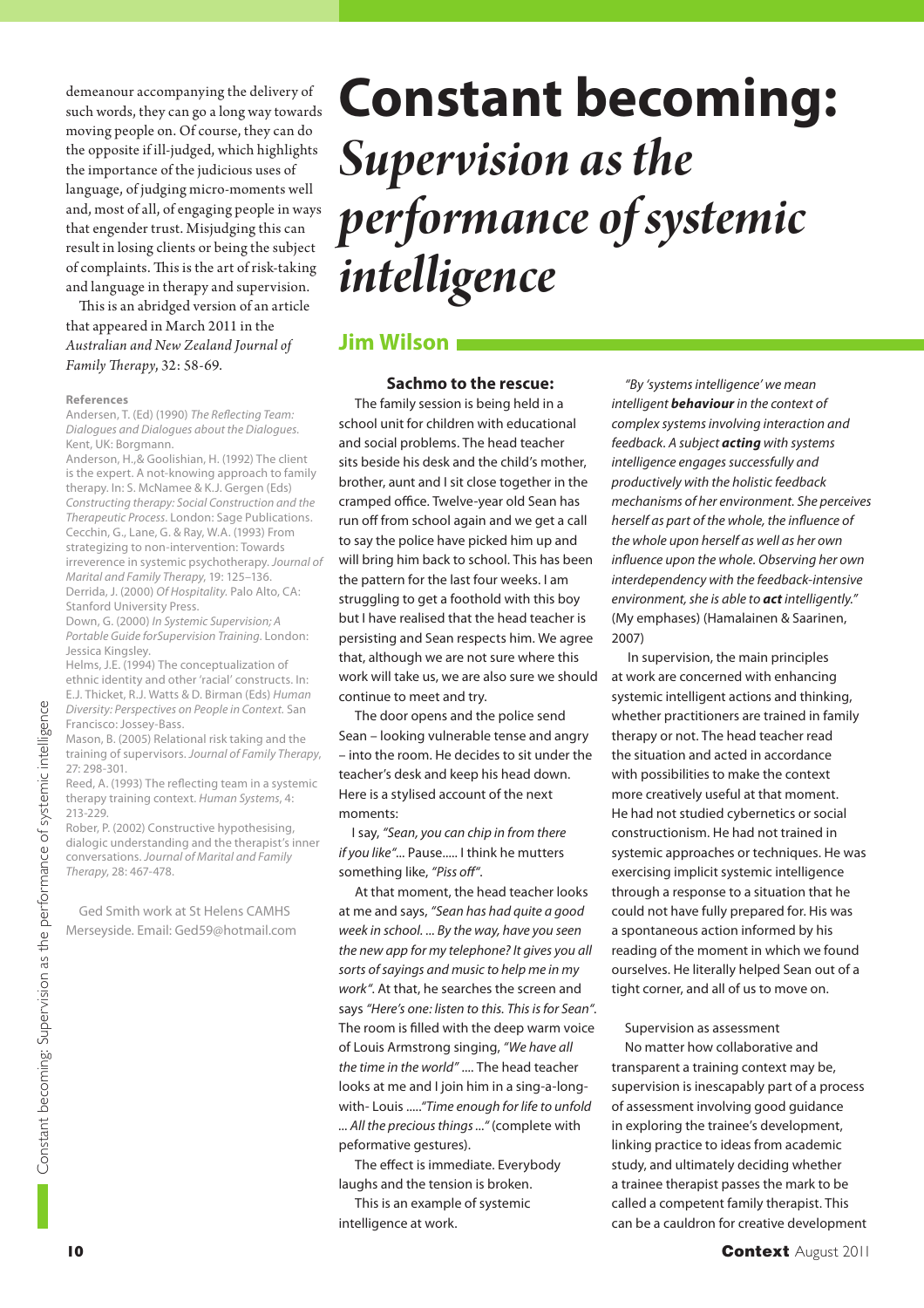as well as a pit of nervous tension whereby the supervisee is constantly on the look out to impress and be "good enough" to pass. A radical criticism of formal training and supervision is offered by Brad Keeney (2009) where he makes a call for the emancipation of therapy and therapists to become "less preoccupied with hermeneutics, less subservient to the hierarchical influences of science, less procedure and model oriented, less schooled, less concerned about political correctness and less professional, in order to become more therapeutic" (p. 6). In contrast to Keeney, the emphasis on critical thinking through theorising is a crucial part of becoming a therapist, together with the exploration of ethical positions. These are vital parts of professional practice and supervision. But Keeney points to something beyond our studies; to the evolution of talents necessary to respond usefully in each unique meeting with our clients. This is a part of development that goes beyond the approximations that any conceptual formulation can offer, useful though they can be.

In supervision, the emphasis on explaining what we do is necessary as is identifying oneself with the model of choice and copying its exponents until, eventually, one begins to feel one's style developing like a new skin. Learning new methods brings new options to practice but "slavish adherence to methods leads to artificiality in performance and has no revelatory power" (Gadamer, quoted in Palmer, 2001 p. 42). The learning that takes place through formulation and following schools of thought is crucial in getting established in one's professional development, but it is only a beginning and supervisory practices also need to evolve along with the practitioner's learning and expertise.

#### **Performative supervisory practices**

"The systems endowment is far more than an ability to think about and know about systems. The systems endowment is about our *being in the world as acting in the world*" (My emphasis) (Hamalainen & Saarinen, 2007).

Holzman (2009), in exploring the work of Russian psychologist Lev Vygotsky, proposed that; "Activity provides the foundation to move psychology from the study of 'what is ' to the study of 'what is becoming (which entails 'what is')". The learning she refers to is a performative

**Context** August 2011 **11** 

process, one that brings the experiential directly into the context of supervision including live-supervised practice and other performative modes as central aspects of any supervisory practice.

My sense is that family therapy supervision lacks sufficient inclusion of this vital component post – qualifying. Most supervision is done on an individual basis, and rarely do supervisees have an opportunity to watch and learn as well as criticise their supervisor's practice. These omissions only restrict the performative and 'live' creative contexts for learning. We can rectify this process by placing greater emphasis on more active live or simulated performative contexts within supervision. These modes stop us from placing too much emphasis on thinking since: "It is performance that keeps us away from the dualism of cognition and emotion" (Holzman, 2009, p. 46). Supervision in this light, provides a richer sensorial environment and hence a broader range of potentially revitalising responses from participants. Such opportunities enhance capacities for systemic intelligence; these form the supervisee's capacity to enhance systems perception, systems reading, systems attunement, and systems instinct (after Hamalainen & Saarinen 2007, p. 298). These abilities focus not only on inter-subjectivity but emphasise attention to the **wider collective experience** of participants, as critical in developing systems intelligence.

### **Enhancing Systemic intelligent supervision: A performative mode**

 The following illustration of performative supervision is one example of a range of modes that have arisen in group discussions about impasses in the therapy process, times when our systemic intelligence seems to have deserted us. (For other examples see Wilson 2007, 2011 in press) The larger groups involve whole agency supervision and one of the main challenges here is to do with inclusivity, participation and active engagement. The systemic intelligence principles of relatedness, connectivity and interdependence are nowhere more necessary than in large group supervision. Here, I emphasise the performative components together with ideas that continue to underscore the vitality and relevance of such modes to enrich supervision and hence practice. This example is taken from supervision of a small

group of experienced family therapists as part of their CPD.

# **The traffic lights**

The impasse: A supervisee says he is having difficulty working with a heterosexual couple where his attempts to move the discussion towards exploration of the death of the woman's sister seem to be blocked.

#### **The stop light:**

The first stage is to allow the supervisee to **briefly** describe his thinking about the potential significance of this theme/ dilemma/challenge, and then to recreate – as far as memory will allow – the interactional sequences leading up to the moment of impasse in the previous session. This pattern recognition/creation, once described, is then recreated as a mini-play where time can be arrested, and significant moments opened out for detailed exploration. In the mini- play, participants are asked to pay attention to their embodied responses, associations, and the fine details of their observation and perception as the play unfolds. This is a way to suspend too much thinking about what is presented. Instead, participants are encouraged to try to live inside the moments, as they are re-enacted. In this stage, the main emphasis is on letting go of conceptualisation and instead improvising with the 'script' provided by the supervisee.

#### **Illustration: (stylised and abbreviated description)**

In this case I, as supervisor, took the role of Mary, the woman client; the supervisee played herself and two colleagues acted as audience.

**Supervisee:** Mary, what do you think your husband feels about talking about your loss? **Me (as Mary):** I think he is apprehensive... **Supervisee:** What do you think he is apprehensive about?

**Me:** I am not sure ...maybe he doesn't wish to make me feel sad...

**Supervisee:** Do you think it is something you would like him to approach you about? **Me:** I am not sure about that.

The exchanges continue with the supervisee asking questions in quick succession about the husband.

#### **Audience participation**

 After about two minutes, the miniplay was stopped and opened up for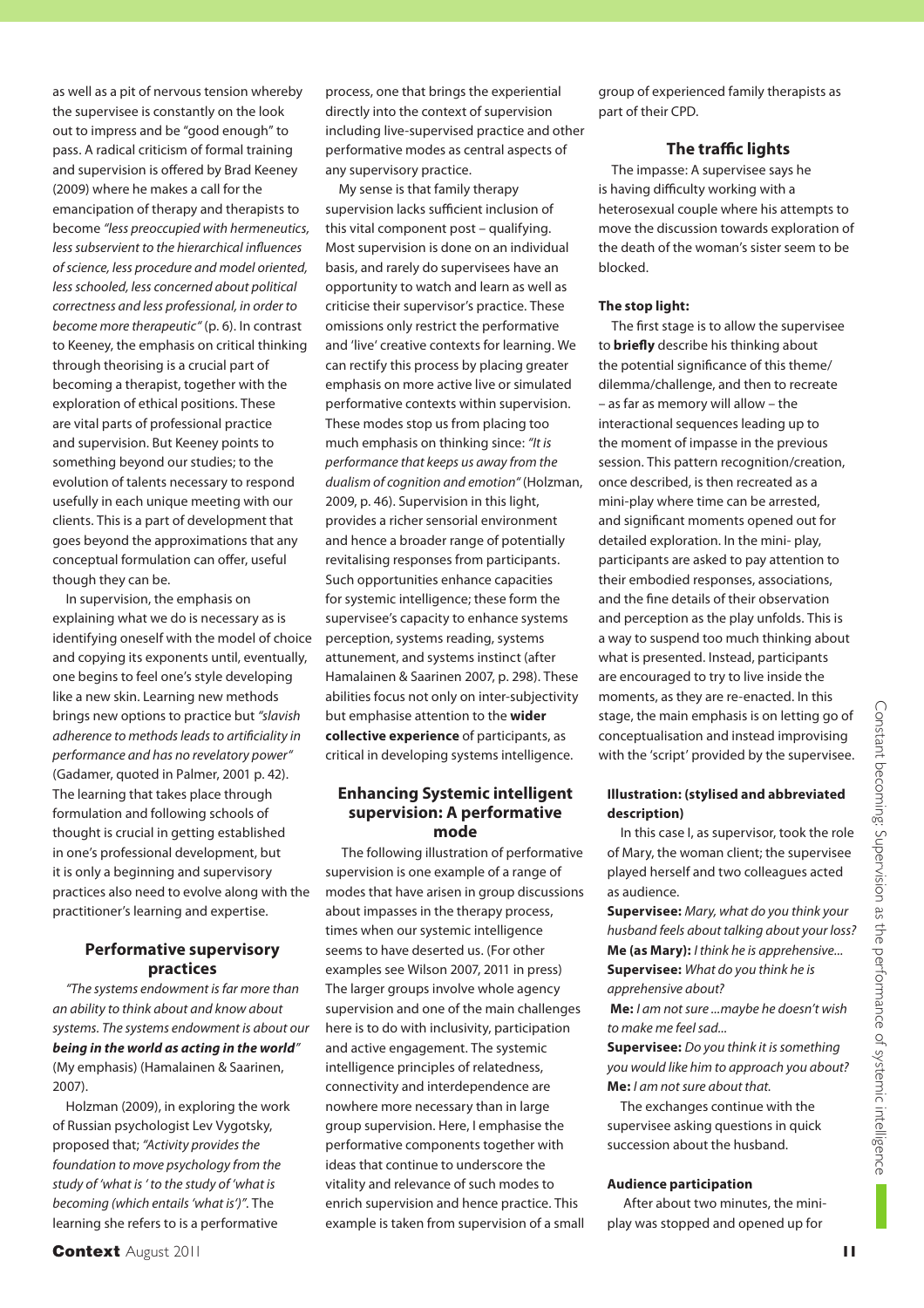discussion between all five participants. The mini-play is created as a "theatrical representation" and, as such, has connotations of experimentation and playfulness. It promotes exploration over a search for the truth.

 Dialogue about the mini-play followed where we exchanged responses on the impact of certain moments of seeming significance. Participation in the miniplay brought freedom of expression to comment on one's responses to any part of the communicative exchanges. The active portrayal of the scene allowed for a greater appreciation of the manner, pace, tone and rhythm of the supervisee's responses than in a typical 'case discussion' about the situation. In this case, as the client, I commented on my experience, feelings/ thoughts/noticings as the supervisee continued to focus on the husband. This provided a heightened awareness and intensity of feeling in my responses during the mini-play. For example, the absence of moments of silence between questions brought my attention to the rhetorical aspects of the supervisee's performance: aspects that could have easily been missed had we kept our form of supervision to more traditional conversational reportage. It seemed to me that the supervisee was focusing too much on the verb "to think" and could experiment with allowing some more silences and time to sense the sadness in the woman, rather than trying to find ways to get her to talk about it. The team members in the audience included additional responses.

## **The amber light:**

 Following group discussion about the impressions drawn from the mini-play, this stage involved rehearsing options for putting ideas directly into action. The supervisee replayed the scene again a few times and, with each refinement, began to alter her script. Again, responses from the 'supervisory audience' including me, as client, were explored. Stern (2004) refers to these special moments where novelty or difficulty arises as if looking at them through the magnifying glass.

#### **The green light:**

 At this stage the supervisee had rehearsed, re-thought and re-enacted alternatives and was encouraged to think ahead into the next session with the couple, to prepare, anticipate and resist

the "invitation" to repeat the old pattern of interaction with the woman.

The traffic lights mode is one example of performative supervision. When we conceptualise, we talk about a situation to help understand it and make inferences about what to do. But, when the situation is recreated, as far as possible, through play or other re-creative modes, the stage opens up many more possibilities based on what is improvised in the moment. Time stands still and the complexity of important moments of interaction become more apparent and open to reappraisal.

 When we reach an impasse, it is usually when improvisation has become restricted or stifled. Since systemic intelligence is concerned with intelligent action, modes of performative supervision should help us to exercise our systemic intelligence more acutely. Other performative modes include: supervisor as narrator of clients "inner talks"; the still-life tableau; personification of the supervisees' style; and creating an ally out of a perceived constraint (Wilson 2007, 2011, in press). The application of performative modes in large-group supervision has provided fresh opportunities to explore ideas that try to engage all participants. This is something of a challenge when working in groups of over twenty, but it offers a chance to find ways to open up to many contributions without the context becoming unwieldy.

### **Components of collective systemic intelligence; a Swedish example**

Ystad lies on the south coast of Sweden. It's a popular tourist town, partly because of it featuring centrally in Henning Mankell's Wallander series of best-selling detective novels. I am working in Wallander land, which, according to Mankell, is "a place where Sweden ends ... the Texas of the Baltic... part of the border area that has its own dynamics...that set of a sense of unease". This seems a fitting environment because the systemic supervisor can feel at home on the borderlands. While It is necessary to be sufficiently connected to any system, it is also important to step outside and look in, as if from a distance.

#### **A culture of entertaining differences**

My role is to provide group supervision once a month for the total staff group, from Ystad BUP (equivalent to our CAMHS services). This group has been involved in

systemic therapy and practice for about 25 years and has established a learning culture that expresses solidarity and creative debate in equal measure. The overarching ethos is participative, democratic and open to differences. The richness of thinking and ability of staff to contribute fully in the sessions is an example of collective systemic intelligence. The group is usually made up of between twenty and twentysix members, social workers, pedagogues, psychologists, psychiatrists, and family therapists, all with experience in different theoretical approaches. The supervision sessions require skills exercises, small and large-group exercises as well as individual case-presentations. The modes mentioned above (and others), have all been used alongside more traditional case-discussions, reflecting-team processes and observation of live-family sessions in which I may participate as interviewer or consultant behind a one-way mirror. I usually start to think about some form of actionoriented scene stimulated by the form of each supervisee's request and manner of presenting the theme for discussion. This material provides the impetus to improvise. So the modes used are not prescribed, rather they emerge in a modified form to fit the main issues up for consideration.

#### **Ideas matter more than personalities**

The appreciation that competitive ideas can be encouraged without factions and professional splits occurring is a characteristic of this group. The supervisory context is sustained by a social calendar of participative events, celebrations and a sense that joint ventures in learning can co-exist with different preferred approaches and skills. In short, the team has created a systemically intelligent professional collectivity. Working with the Ystad group "pushed" me to find a range of modes that created a more inclusive performativepractice of group supervision and led me to consider more fully the primary aim of creating a safe-enough engaged learningculture .The environment in large-group supervision is more like a workshop with an emphasis on flexibility and improvisation. The supervision places value on concepts of relatedness, transdisciplinarity, interdependency and connectedness. When times are hard and money is tight, praxis suffers, we jeopardise expressions of systemic intelligence and reduce complexity. The Ystad group is one example